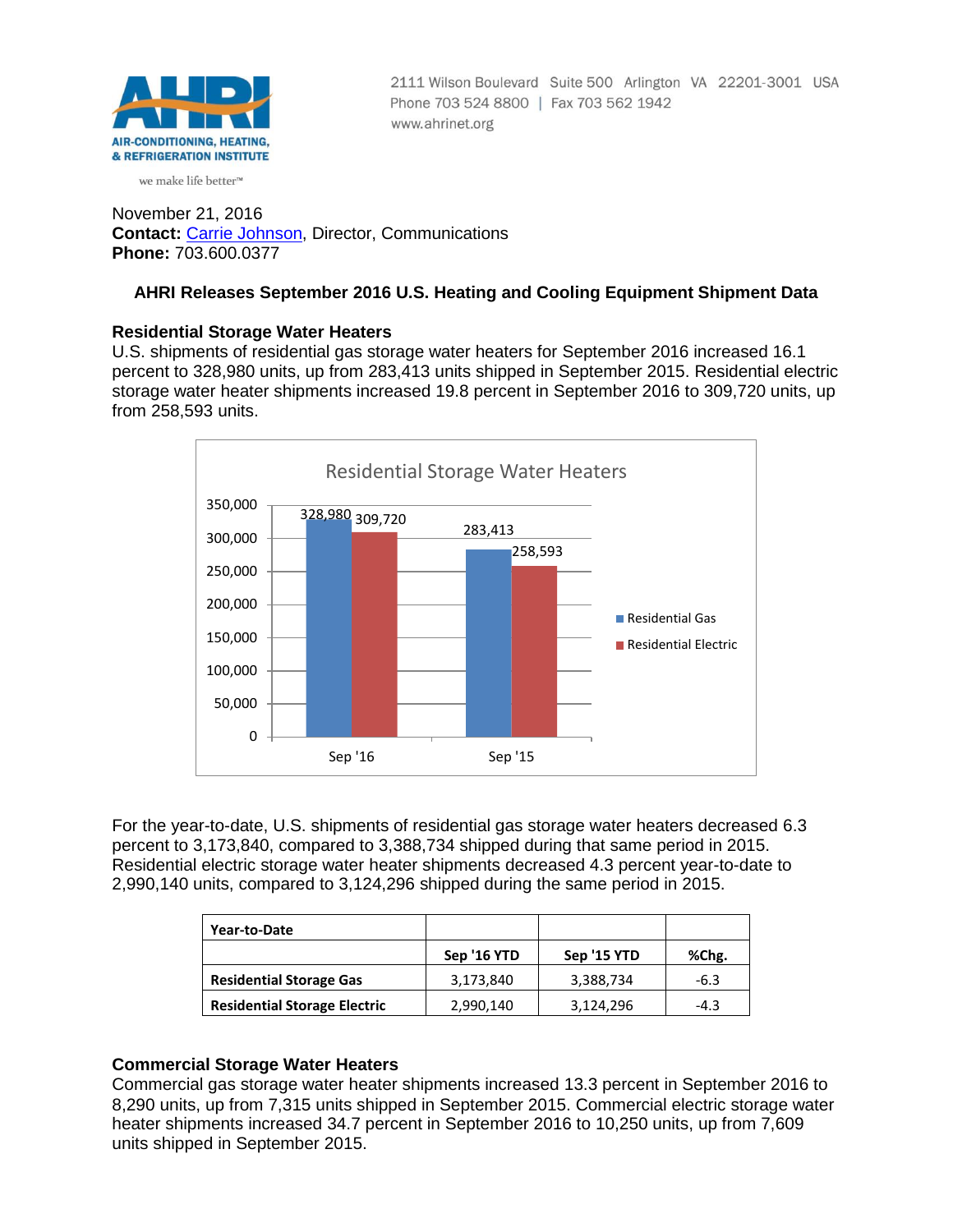

Year-to-date U.S. shipments of commercial gas storage water heaters increased 1.8 percent to 75,494 units, compared with 74,162 units shipped during the same period in 2015. Year-to-date commercial electric storage water heater shipments increased 45.6 percent to 93,931 units, up from 64,513 units shipped during the same period in 2015.

| Year-to-Date                       |            |            |         |
|------------------------------------|------------|------------|---------|
|                                    | Sep'16 YTD | Sep'15 YTD | %Chg.   |
| <b>Commercial Storage Gas</b>      | 75.494     | 74.162     | $+1.8$  |
| <b>Commercial Storage Electric</b> | 93,931     | 64,513     | $+45.6$ |

# **Warm Air Furnaces**

U.S. shipments of gas warm air furnaces for September 2016 decreased 0.9 percent to 314,809 units, down from 317,741 units shipped in September 2015. Oil warm air furnace shipments increased 1.7 percent to 4,980 units in September 2016, up from 4,895 units shipped in September 2015.

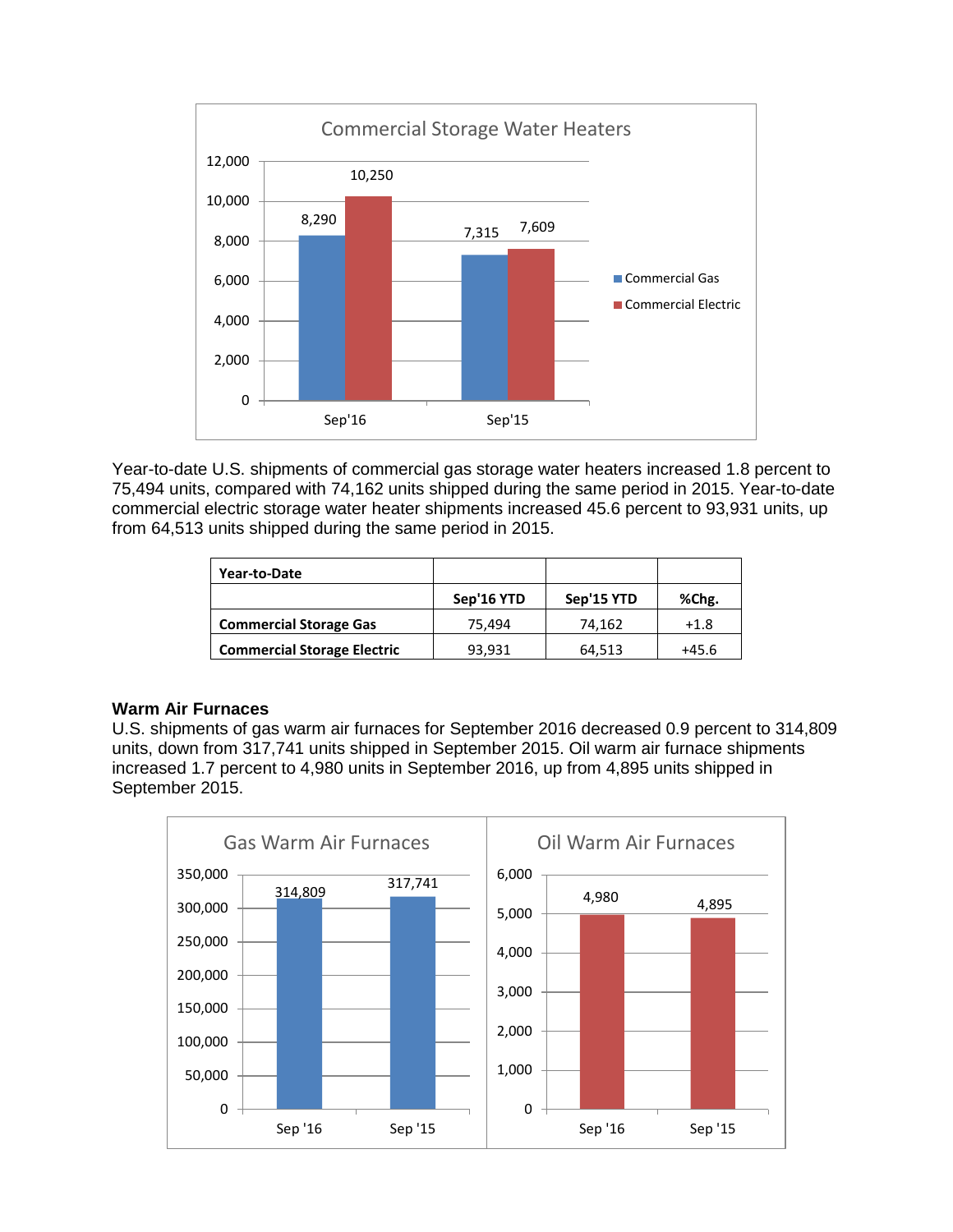Year-to-date U.S. shipments of gas warm air furnaces increased 3.8 percent to 2,107,577 units, compared with 2,029,999 units shipped during the same period in 2015. Year-to-date U.S. shipments of oil warm air furnaces decreased 4.3 percent to 22,955, compared with 23,996 units shipped during the same period in 2015.

| Year-to-Date                 |             |             |        |
|------------------------------|-------------|-------------|--------|
|                              | Sep '16 YTD | Sep '15 YTD | % Chg. |
| <b>Gas Warm Air Furnaces</b> | 2,107,577   | 2,029,999   | $+3.8$ |
| <b>Oil Warm Air Furnaces</b> | 22,955      | 23,996      | $-4.3$ |

# **Central Air Conditioners and Air-Source Heat Pumps**

U.S. shipments of central air conditioners and air-source heat pumps totaled 583,531 units in September 2016, up 19.5 percent from 488,464 units shipped in September 2015. U.S. shipments of air conditioners increased 14.2 percent to 383,526 units, up from 335,867 units shipped in September 2015. U.S. shipments of air-source heat pumps increased 31.1 percent to 200,005 units, up from 152,597 units shipped in September 2015.



Year-to-date combined shipments of central air conditioners and air-source heat pumps increased 6.1 percent to 6,050,465 units, up from 5,701,086 units shipped in September 2015. Year-to-date shipments of central air conditioners increased 7 percent to 4,093,777 units, up from 3,824,980 units shipped during the same period in 2015. The year-to-date total for heat pump shipments increased 4.3 percent to 1,956,688 units, up from 1,876,106 units shipped during the same period in 2015.

| Year-to-Date                             |             |             |        |
|------------------------------------------|-------------|-------------|--------|
|                                          | Sep '16 YTD | Sep '15 YTD | % Chg. |
| <b>Air Conditioners &amp; Heat Pumps</b> | 6,050,465   | 5,701,086   | $+6.1$ |
| <b>Air Conditioners Only</b>             | 4,093,777   | 3,824,980   | $+7.0$ |
| <b>Heat Pumps Only</b>                   | 1,956,688   | 1,876,106   | $+4.3$ |